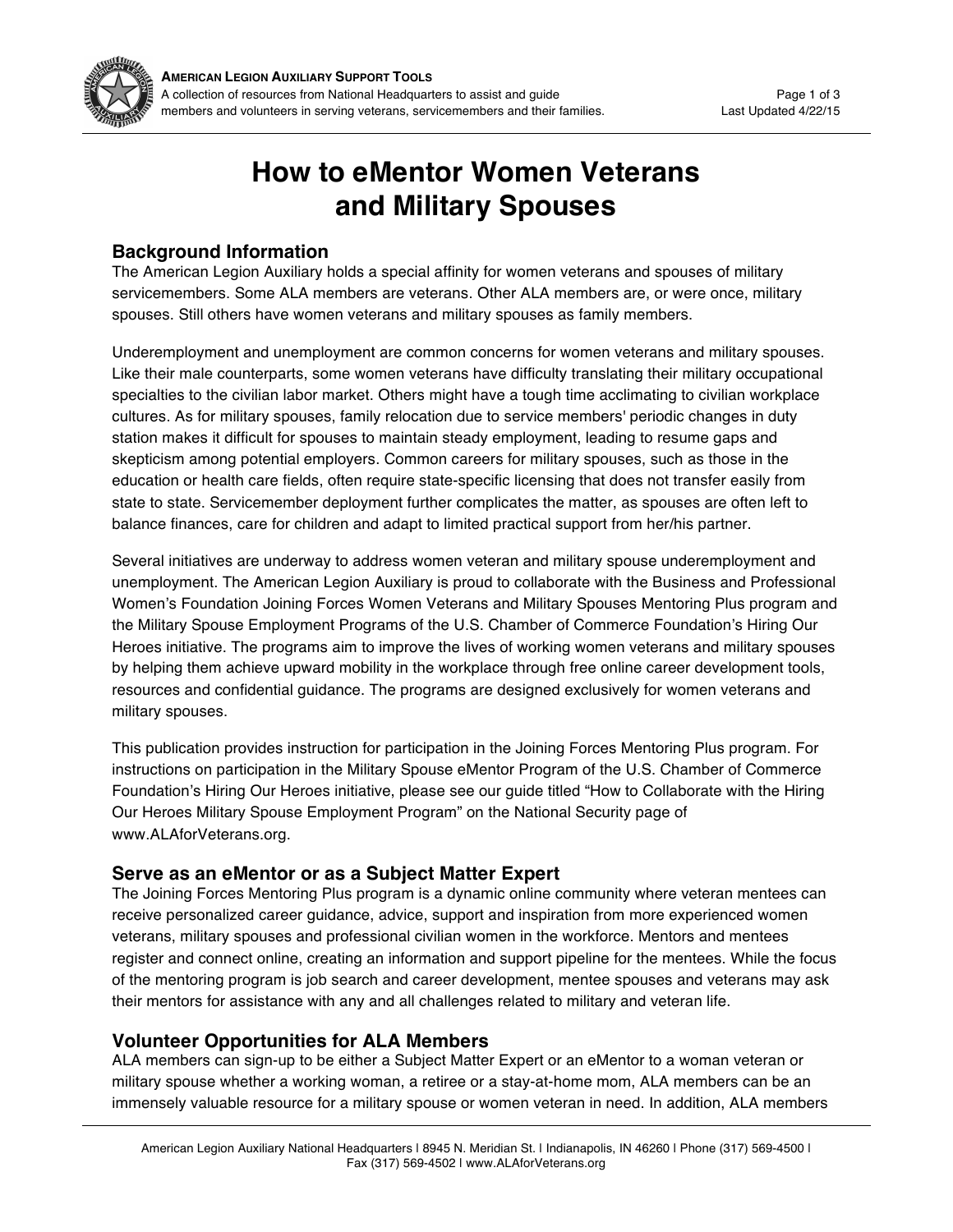

often serve as leaders in their communities, and are well-positioned to inform women veterans and military spouses about the availability of the Joining Forces Mentoring Plus program. By encouraging participation, the ALA can ensure that those desiring assistance know how to get it.

## **Requirements**

The amount of time devoted to and the methods of communication utilized in the mentoring relationship will vary in accordance with the needs of the match. You are encouraged to discuss and establish the parameters of your mentoring relationship early. There is no formal time requirement, though mentors must correspond through email with their match at least once a week. You are welcome to be more engaged should you and the match agree; you can talk on the phone or meet in person if both are willing.

The type and manner of your mentoring relationship will vary depending on the mentee's specific needs. While the type of mentor you registered as – corporate, career, or peer – will somewhat determine the relationship, your mentee's needs may not fit cleanly into a label. You can expect to discuss issues such as work-life balance, marriage, family, building a career despite the demands of the military lifestyle, coping with deployment and relocation and other topics common among these women.

Also, the eMentor website has an online forum for mentors and mentees to dialogue with a larger network. These forums provide a channel for women veterans, military spouses and eMentors to talk without a formal mentor-mentee relationship. Mentors and mentees can post questions, request resources and talk about any issues; anyone registered as a mentor or mentee can respond.

## **eMentor Registration and Matching**

Registration as an eMentor or Subject Matter Expert is a quick and easy process. Follow these steps to sign up:

- 1. Visit www.joiningforcesmentoringplus.org and click "Mentor" or "Subject Matter Expert."
- 2. Complete the application form with your name, contact information, education and desired areas of assistance.
- 3. An eMentor staff member will contact you within 24 hours, sending you a link that takes you directly into the program website where you will create an account.

# **Community Connectors**

You can also contribute to the Joining Forces Mentoring Plus program by encouraging others in your community to participate as mentors or mentees.

In order to best serve the participating military spouse and women veteran mentees, the Joining Forces Mentoring Plus program must have a large, diverse pool of volunteer mentors from a variety of industries, companies, careers and organizations. Similarly, potential spouse and women veteran mentees must be aware that the platform exists. Community connectors take simple steps to raise awareness of the program by word of mouth, email messages, newsletter announcements, and social media postings.

## **Promote ALA and Report Your Impact**

The ALA encourages members serving as eMentors and/or Joining Forces Mentoring Plus program community connectors to identify themselves as such. When interacting with mentees, however, it is important that members not push ALA membership aggressively, as that is not the primary need of the